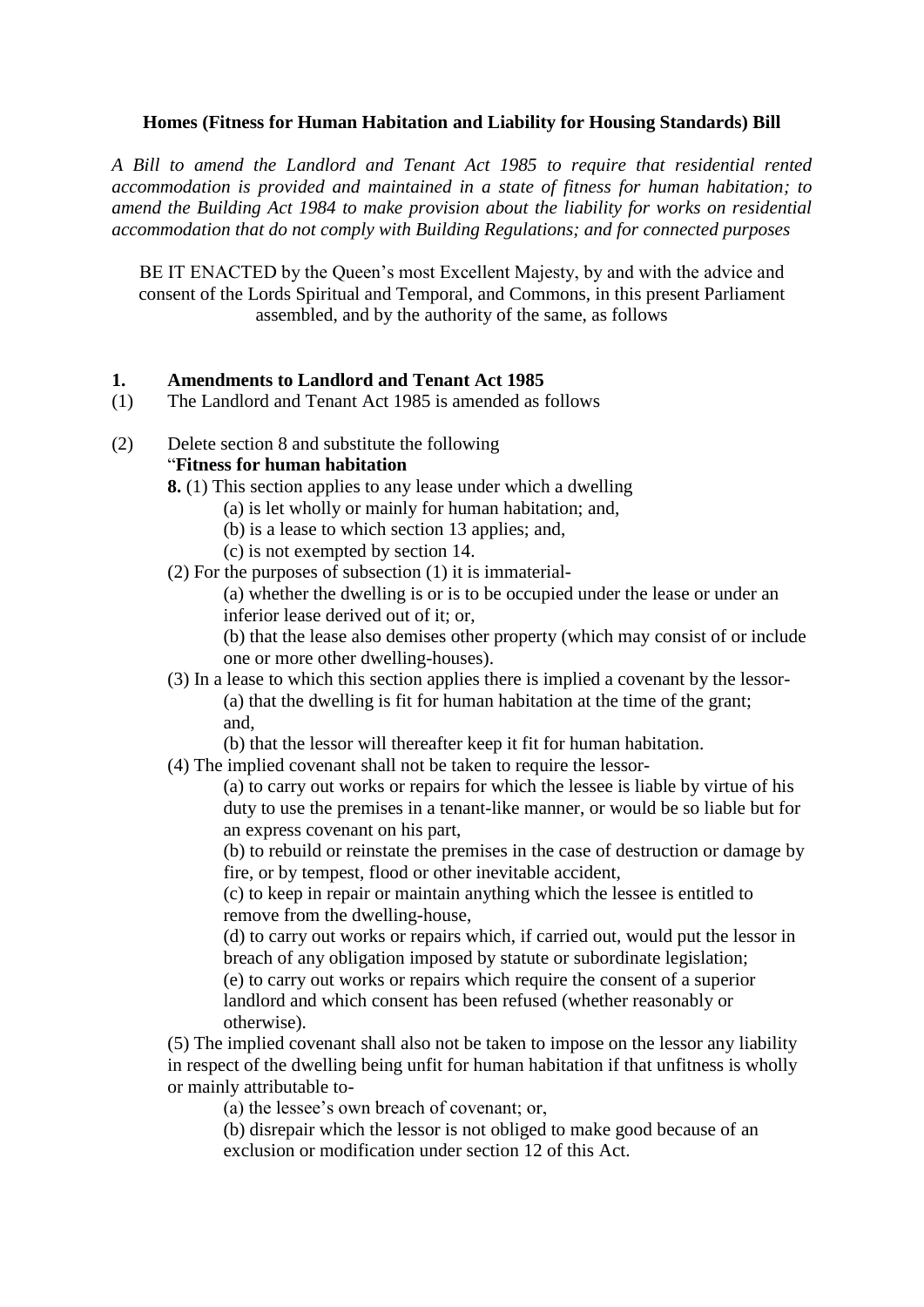(6) Any provision of a lease or agreement relating to a lease (whether made before or after the grant of the lease) is void insofar as it purports

(a) to exclude or limit the obligations of the lessor under this section; or

(b) to authorise any forfeiture or impose on the lessee any penalty, disability or obligation in the event of his enforcing or relying upon these obligations."

(7) If a lease to which this section applies is a lease of a dwelling-house which forms part only of a building, then the covenant implied by subsection (3) shall have effect as if the reference in that subsection to the dwelling included a reference to any part of the building in which the lessor has an estate or interest.

(3) In section 9, Landlord and Tenant Act 1985, delete "condition and undertaking" in sub-paragraph (a) in subsection (1) and replace with "covenants"

(4) Amend section 10, Landlord and Tenant Act 1985 as follows:

(a) At "whether a house is unfit for human habitation", delete "a house" and replace with "a dwelling".

(b) after "facilities for preparation and cooking of food and for the disposal of waste water" insert "any other matter or matters that may amount to a Category 1 hazard under section 2 Housing Act 2004".

(c) At "and the house shall be regarded as unfit" delete "a house" and replace with "a dwelling".

# **2. Amendment to Building Act 1984**

- (1) The Building Act 1984 is amended as follows:
- (2) Amend section 38, Building Act 1984 as follows:

(a) after subsection (4), insert:

"(5) The Secretary of State must, within 12 months of the relevant date, make regulations under subsection (1) which provide for owners and occupiers of residential properties to be afforded the remedies provided for in that subsection.

"(6) The relevant date is 12 months after the Homes (Enforcement of Housing Standards and Liability for Housing Standards) receives Royal Assent."

# **3. Short title, commencement and extent.**

(1) This Act may be cited as Homes (Fitness for Human Habitation and Liability for Housing Standards) Act 2017

(2) This Act shall come into force in England at the end of the period of three months after it receives Royal Assent and section 1 shall apply to all leases and agreements for leases made on or after that date. It shall come into force in Wales on a date to be appointed by the Welsh Ministers.

(3) This Act extends to England and Wales.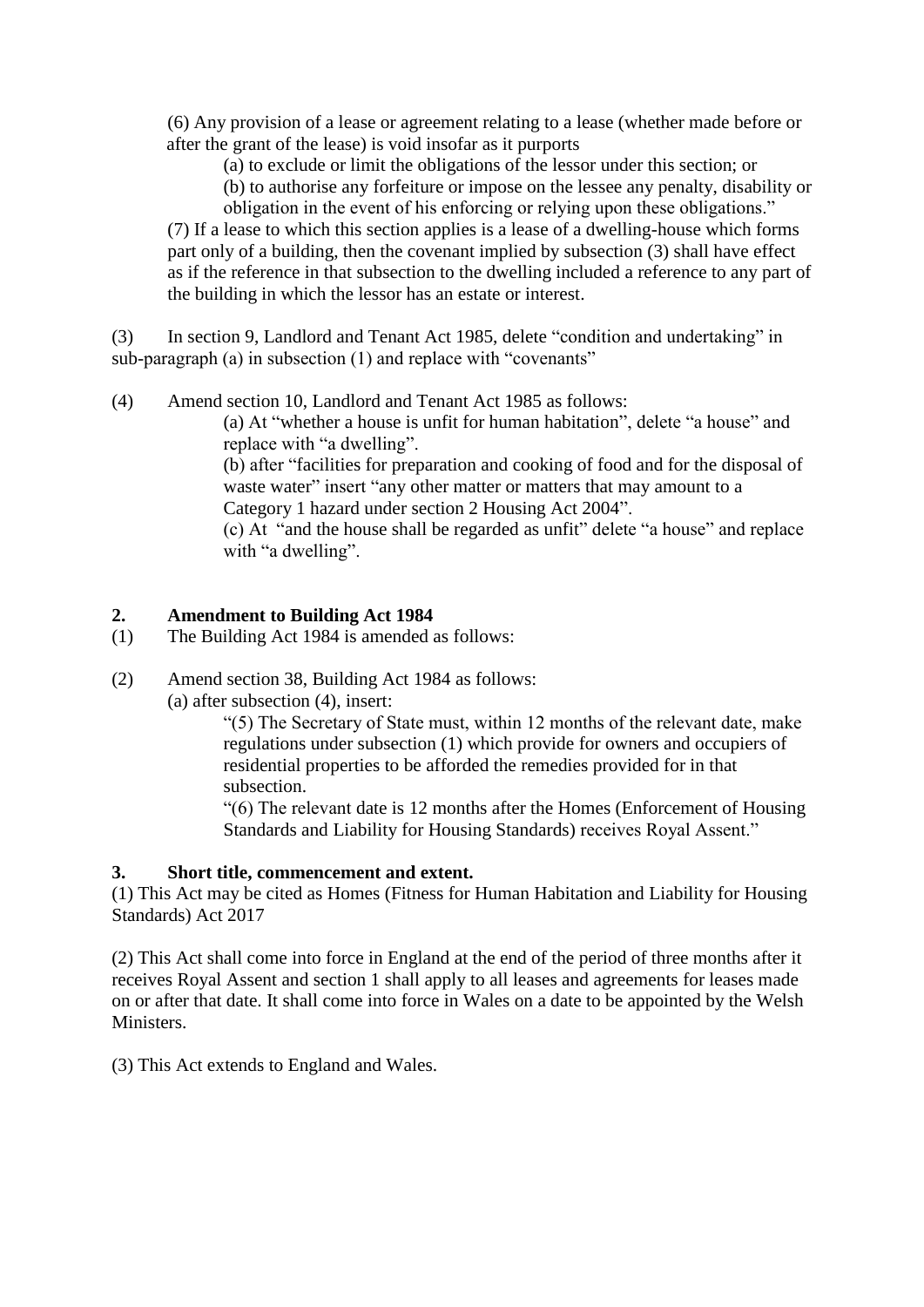# **Homes (Fitness for Human Habitation and Liability for Housing Standards) Bill**

Explanatory Notes / Briefing Paper

## *Background*

As long ago as 1885, Parliament first decided that rented residential accommodation should be "fit for human habitation" (s.12, Housing of the Working Classes Act 1885). That concept continued through into subsequent housing/landlord and tenant statutes, culminating in s.8, Landlord and Tenant Act 1985.

The great weakness of those provisions was that they tied the repairing obligation to rentlimits and, over time, inflation has stripped the provisions of any effect. The present rent limits are set out below.

| Date of making of contract<br>On or after 31st July 1923 and before 6th July 1957. | Rent limit<br>In London: £40. $p.a.$<br>Elsewhere: £26 $p.a$ . |
|------------------------------------------------------------------------------------|----------------------------------------------------------------|
| On or after 6th July 1957.                                                         | In London: £80 $p.a$ .<br>Elsewhere: £52. $p.a.$               |

These limits have caused this provision to fall into disuse and the law to fall into disrepute. In addition to various academic writings on the point, Parliament has been called upon to remedy this matter by both the Law Commission and the Court of Appeal.

(a) In 1996, the Law Commission recommended abolishing the rent caps in s.8, 1985 Act, as part of an overhaul of the law on landlord/tenant repairing obligations (*Landlord and Tenant: Responsibility for State and Condition of Property*, Law Com paper 238).

(b) The Court of Appeal has given its approval to the Law Commission report, remarking on the unsatisfactory state of the law when tenants are "…wholly without remedy in the civil courts against their landlords, however grievously their health may have suffered because they are living in damp, unfit conditions…" (*Issa v Hackney London Borough Council* (1997) 29 H.L.R. 640).

There are other statutory provisions which impinge on housing standards, but, for various reasons, they are all insufficient for ensuring that properties are fit for human habitation:

(a) The primary repairing obligation imposed on landlords is s.11, Landlord and Tenant Act 1985. This requires the structure and exterior of the property to be maintained, as well as any equipment for *e.g.* supply of heating or hot water. The difficulty with this is that it does not assist where a property is uninhabitable due to a design defect, so long as the structure is sound.

(b) The provisions of Part 1, Housing Act 2004 allow local authorities to serve notices on landlords which, if appropriate, can require remedial works to be carried out. This remedy is insufficient, however, since it is dependent on a properly resourced enforcement regime in each local authority area and, in any event, cannot be used where the local authority is itself the landlord.

(c) The possibility exists of a tenant bringing a private prosecution for a statutory nuisance under the Environmental Protection Act 1990. The unreality of leaving a tenant to prosecute his landlord is obvious.